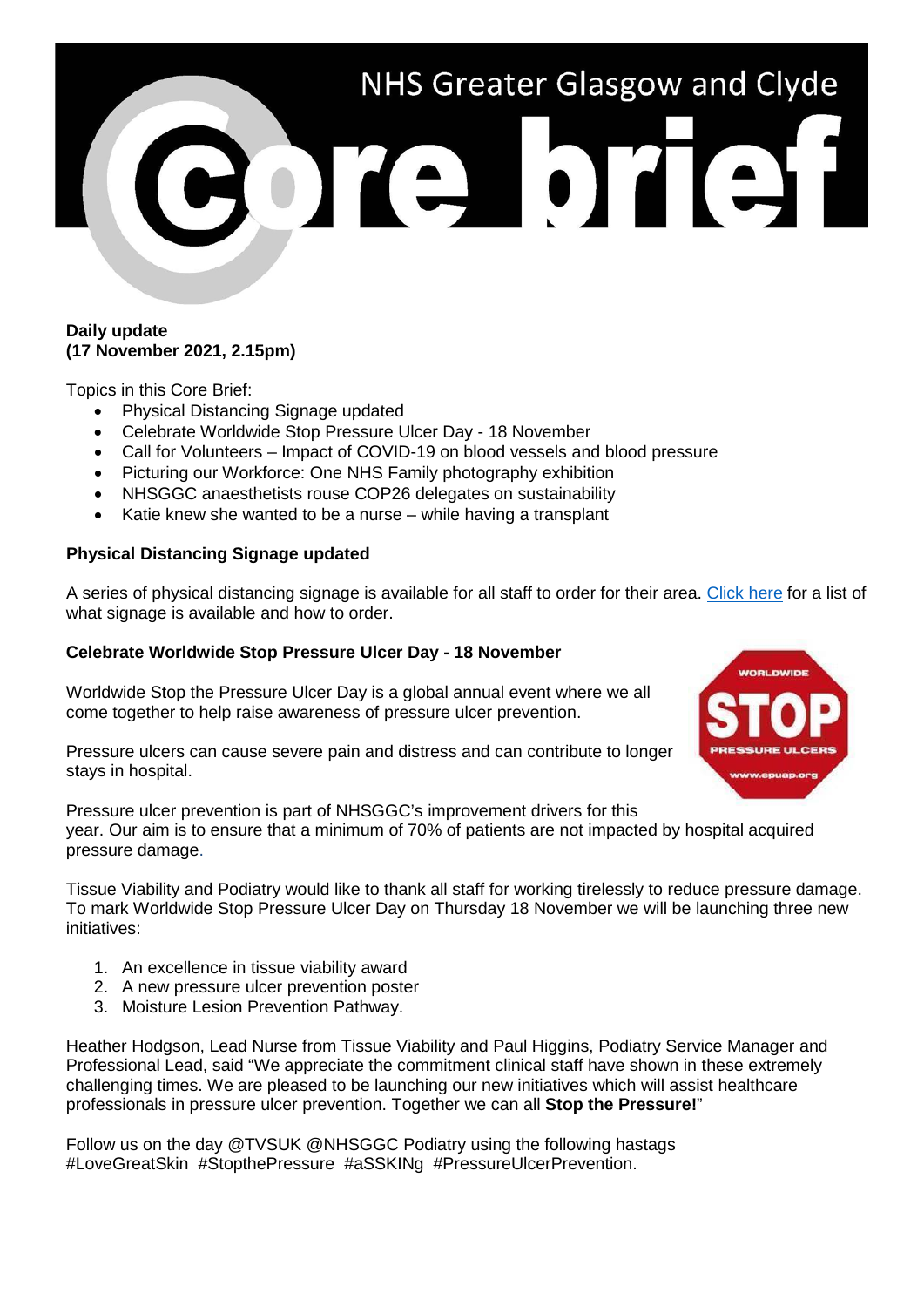# **Call for Volunteers – Impact of COVID-19 on blood vessels and blood pressure**

Would you like to help the LOCHINVAR research programme to understand the long term impact of COVID-19 on the blood vessels and high blood pressure?

If you are between 30 – 60 years of age and have not been diagnosed with high blood pressure previously and fulfil either of the following:

- 1) You have not had COVID-19 or
- 2) You have been admitted to hospital with COVID-19

You can help by having your detailed assessments of heart, kidney, blood vessels and immune function at three time points over 18 months at the QEUH.



# **Interested?**

Please contact Dr Stefanie Lip on 07859494575/ 0141 452 2599 or the Clinical Research Facility at QEUH 0141 232 4310 or email [Stefanie.Lip@ggc.scot.nhs.uk](mailto:Stefanie.Lip@ggc.scot.nhs.uk) for further information about the study or to take part. We will send you more in-depth information and we are happy to chat about the study.

This study is funded by HEART Research UK (Registered Charity No.1044821, RG2690/21/24) and sponsored by NHS Greater Glasgow and Clyde.

# **Picturing our Workforce: One NHS Family photography exhibition**

Thank you to everyone who has put themselves forward and volunteered for **Picturing our Workforce: One NHS Family** – we look forward to seeing many of you soon!

There are still some spaces available for those who still wish to participate but have not volunteered yet.

If you would like to have your photograph taken and put yourself forward to be featured in this state of the art photographic exhibition then please contact [ayesha.bains@ggc.scot.nhs.uk](mailto:ayesha.bains@ggc.scot.nhs.uk) by Friday 19 November 2021 at 2pm with the following details:

- Name
- Contact details (NHSGGC email address, contact number)
- Your role
- Your location

Further information on our One NHS Family campaign can be found at [NHSGGC: One NHS Family.](https://www.nhsggc.org.uk/working-with-us/hr-connect/growing-our-great-community-through-equality-diversity-and-inclusion/one-nhs-family/)